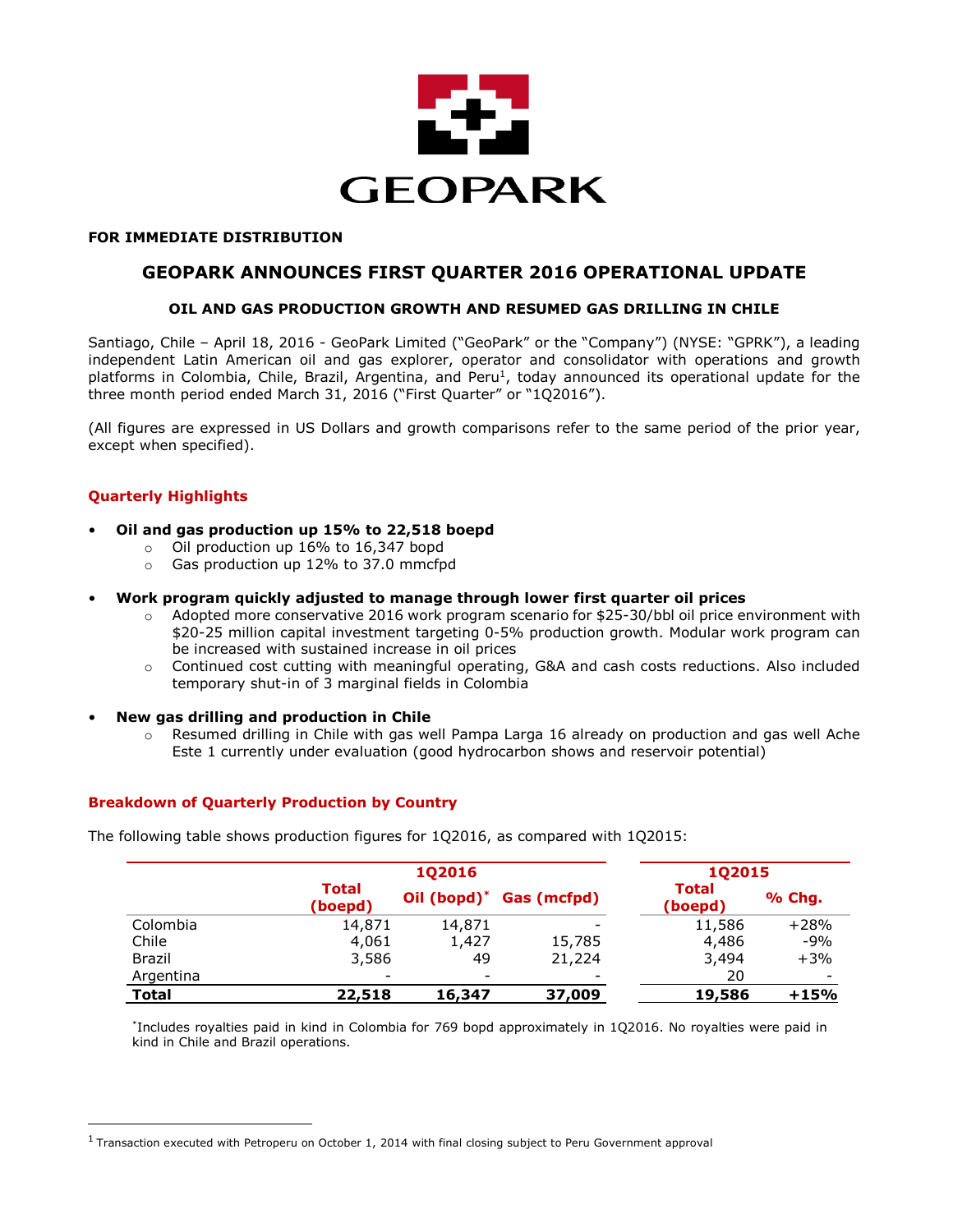## **Oil and Gas Production Update**

## **Consolidated:**

Average consolidated oil and gas production increased 15% to 22,518 boepd in 1Q2016 compared to 19,586 boepd in 1Q2015. The increase in production was mainly attributed to production from new oil field discoveries (in 2015) and improved production performance of certain fields in LLanos 34 (GeoPark operated with 45% WI).

Compared to 4Q2015, consolidated production remained stable (down 2%) despite the temporary shut-in of three marginal fields, partially compensated by new gas production in Chile. Production mix remained stable, with oil production accounting for 73% of total reported production in 1Q2016 (vs 72% in 1Q2015), and 27% representing gas production.

## **Colombia:**

Average net oil production in Colombia increased by 28% to 14,871 bopd in 1Q2016 compared to 11,586 bopd in 1Q2015, primarily attributed to production from new oil fields (Jacana, Tilo and Chachalaca fields discovered in 2015), and to the improved production performance of the Tigana and Tua fields during the quarter.

As a cost-cutting measure, three marginal fields (La Cuerva and two fields in Llanos 34) were temporarily shut-in with the expectation to bring back on-stream in the short-to-medium term.

Under the current conservative work program scenario, Colombian drilling activity is planned for 2H2016 with focus on the Llanos 34 Block (GeoPark operated with a 45% WI), and targets drilling of 2 development wells and 1 exploratory well. The work program will also include 3-5 workovers and facilities construction.

The Llanos 34 Block (GeoPark operated with 45% WI) represented 96% of GeoPark's Colombian production in 1Q2016.

#### **Chile:**

Average net oil and gas production in Chile decreased by 9% to 4,061 boepd in 1Q2016 compared to 4,486 boepd in 1Q2015. This decrease consists of 41% lower oil production, explained by the natural decline and no new drilling during 2015, and 29% higher gas production, generated by improved performance of the Ache gas field (production boosted by the new treatment facility) and the new Pampa Larga 16 well in Fell Block (GeoPark operated with a 100% WI).

Production in Chile was 27% and 1% higher than in 3Q2015 and 4Q2015, respectively, showing a second consecutive quarter of production growth reversing a previous trend.

Pampa Larga 16 well was drilled during 1Q2016 to a total depth of 9,745 feet and was tested in the Tobifera formation. The well is on production with gas rates of approximately 1.8 mmcfpd. Further production history will be required to determine stabilized flow rates and the extent of the reservoir. Ache Este 1 appraisal well was drilled in the Fell Block to a total depth of 9,799 ft. Well demonstrated good hydrocarbon shows and reservoir potential and is waiting for a workover to clean up formation damage incurred during drilling.

The Fell Block (GeoPark operated with a 100% WI) represented 99% of GeoPark's Chilean production. Production mix in Chile has grown to 65% gas - which is largely unaffected by low oil prices.

#### **Brazil:**

Average net oil and gas production in Brazil increased 3% to 3,586 boepd in 1Q2016 compared to 3,494 boepd in 1Q2015, showing an increase of 19% and 1% when compared to 3Q2015 and 4Q2015, respectively. This is primarily attributed to the installation of the new Manati gas field compression plant to stabilize production and develop the remaining gas reserves.

The Manati Field (non-operated with a 10% WI) represented 100% of GeoPark's Brazilian production.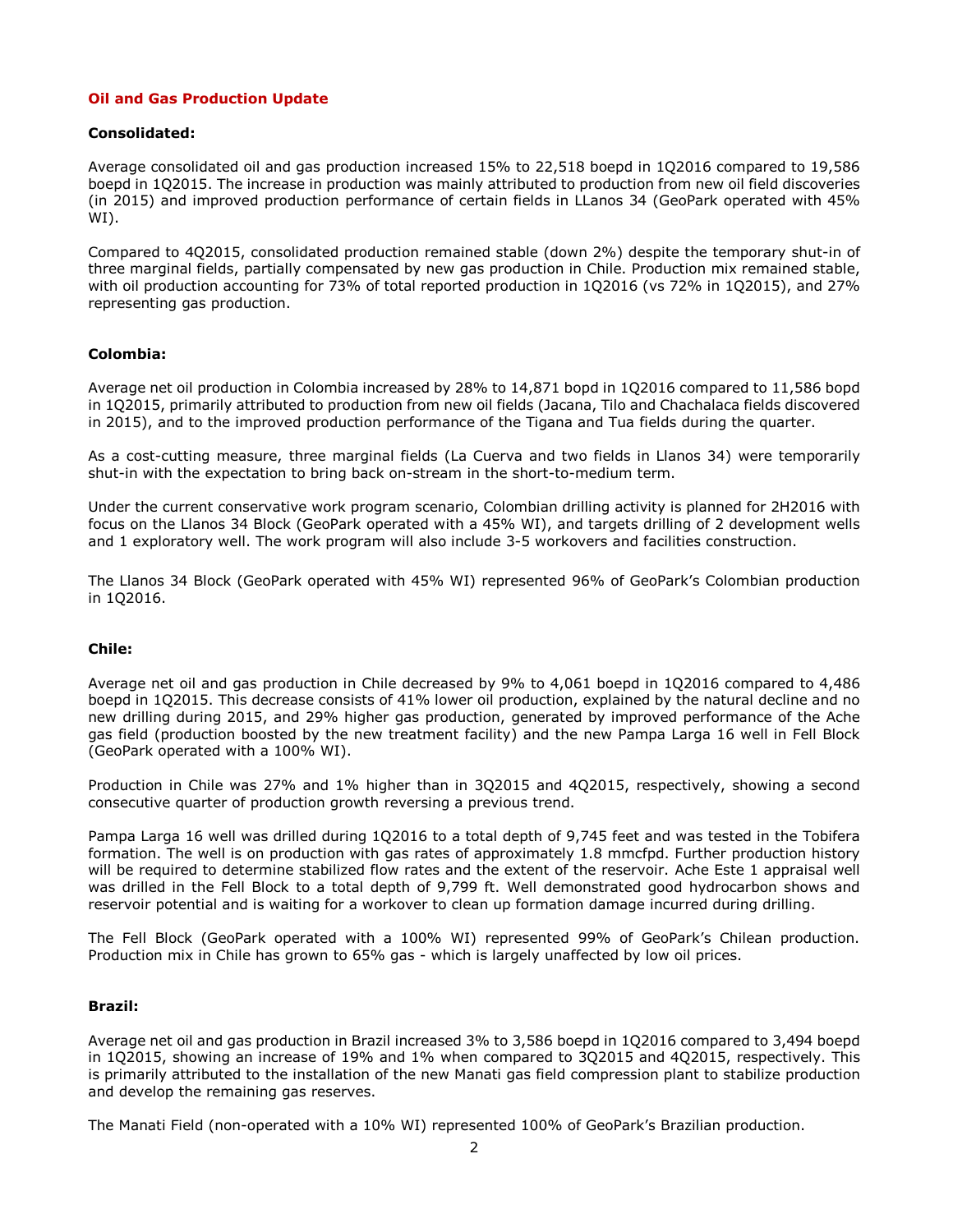## **Production Evolution**

| (boepd)       | 1Q2015 | 202015 | 3Q2015 | 4Q2015 | <b>1Q2016</b> |
|---------------|--------|--------|--------|--------|---------------|
| Colombia      | 11,586 | 12,592 | 13,033 | 15,510 | 14,871        |
| Chile         | 4,486  | 3,654  | 3,207  | 4,006  | 4,061         |
| <b>Brazil</b> | 3,494  | 3,329  | 3,004  | 3,546  | 3,586         |
| Argentina     | 20     |        |        |        |               |
| <b>Total</b>  | 19,586 | 19,575 | 19,244 | 23,062 | 22,518        |
| Oil           | 14,101 | 14,512 | 14,712 | 17,123 | 16,347        |
| Gas           | 5,485  | 5,063  | 4,532  | 5,939  | 6,171         |

# **For further information please contact:**

## **INVESTORS:**

| <b>INVESTORS:</b><br>Pablo Ducci - Director Capital Markets<br>Santiago, Chile<br>$T: +56222429600$ | pducci@geo-park.com       |
|-----------------------------------------------------------------------------------------------------|---------------------------|
| Dolores Santamarina - Investor Manager<br>Buenos Aires, Argentina<br>$T: +541143129400$             | dsantamarina@geo-park.com |
| <b>MEDIA:</b><br>Jared Levy - Sard Verbinnen & Co<br>New York, USA<br>$T: +1(212) 687-8080$         | jlevy@sardverb.com        |
| Kelsey Markovich – Sard Verbinnen & Co<br>New York, USA<br>$T: +1(212) 687-8080$                    | kmarkovich@sardverb.com   |